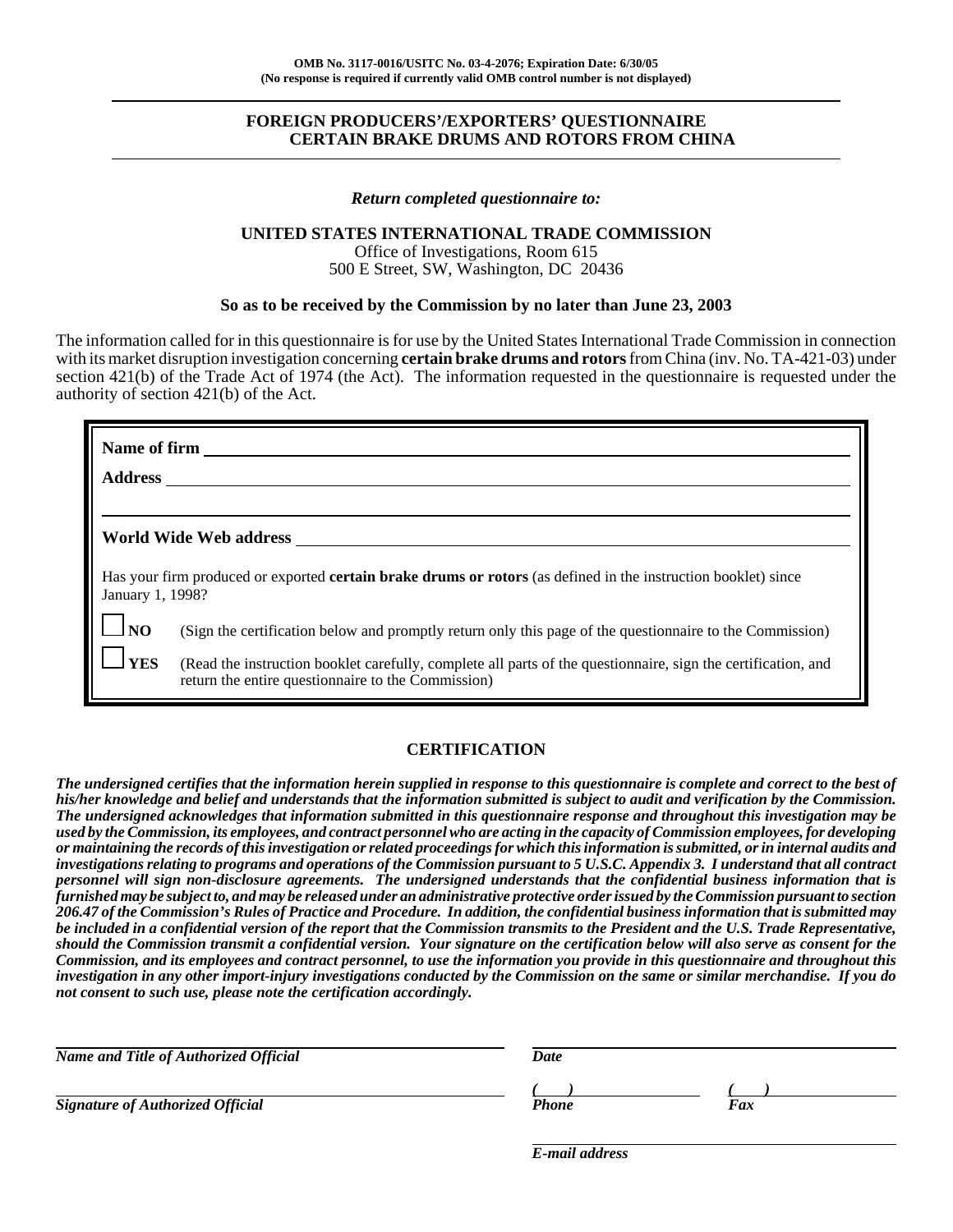#### Foreign Producers' Questionnaire - **Brake drums and rotors** Page 2

The questions in this questionnaire have been reviewed with market participants to ensure that issues of concern are adequately addressed and that data requests are sufficient, meaningful, and as limited as possible. Public reporting burden for this questionnaire is estimated to average 15 hours per response, including the time for reviewing instructions, searching existing data sources, gathering the data needed, and completing and reviewing the questionnaire. Send comments regarding the accuracy of this burden estimate or any other aspect of this collection of information, including suggestions for reducing the burden, to the Office of Investigations, U.S. International Trade Commission, 500 E Street, SW., Washington, DC 20436. Please report below the actual number of hours required and the cost to your firm of preparing the reply to this questionnaire and completing the form.

hours bours and dollars

# **OPERATIONS IN CHINA**

- 1. Please report production capacity, production, shipments, and inventories of certain brake drums or rotors produced by your firm in China on page 5.
- 2. What percentage of your firm's total sales in its most recent fiscal year was represented by sales of certain brake drums or rotors?

Percent

3. Does your firm produce products other than certain brake drums or rotors on the same equipment and machinery used in the production of certain brake drums or rotors?

 $\Box$  No  $\Box$  Yes--Please list these product(s) and provide the share of your firm's total net sales (in percent) accounted for by these product(s) in its most recent fiscal year.

*Product(s) Share of sales*

4. Does your firm have any plans to add, expand, curtail, or shut down production capacity and/or production of certain brake drums or rotors in China?

| ۰. |  |
|----|--|
|----|--|

Yes--Please describe those plans, including planned dates and capacity/production quantities involved.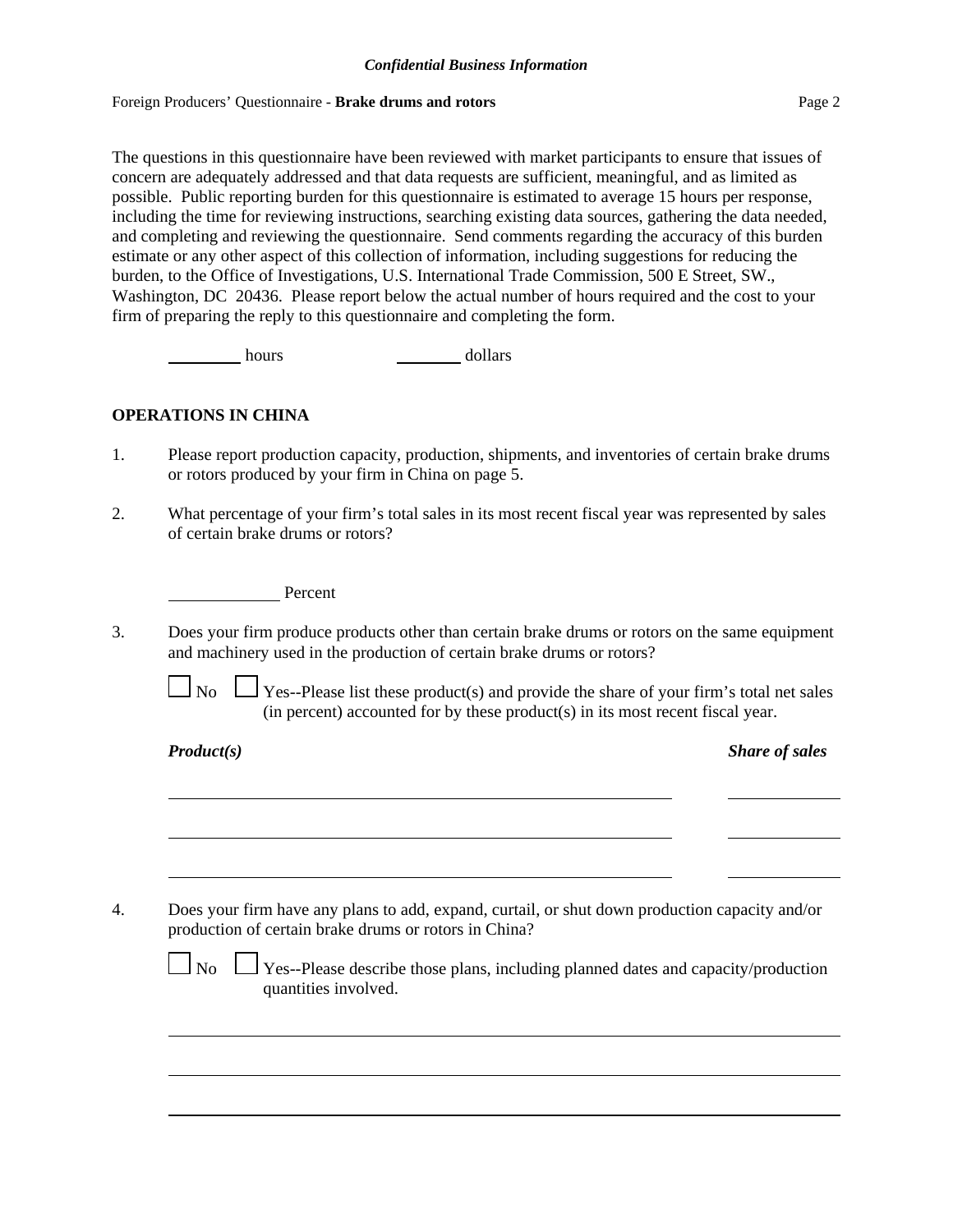## Foreign Producers' Questionnaire - **Brake drums and rotors** Page 3

# **OPERATIONS IN CHINA**--*Continued*

5. Are the certain brake drums or rotors exported by your firm subject to import restrictions or remedies in any WTO-member countries?

 $\log$  Yes--List the product(s), countries affected, and the date of such restrictions/remedies.

| <b>Product</b> | <b>Country</b> | <b>Date</b> |
|----------------|----------------|-------------|
|                |                |             |
|                |                |             |
|                |                |             |

# **OPERATIONS IN THE UNITED STATES**

1. Please provide the names and addresses of the **FIVE** largest U.S. importers of your firm's certain brake drums or rotors in **2001**.

2. Does your firm or any related firm produce, have the capability to produce, or have any plans to produce certain brake drums or rotors in the United States?

 $\Box$  No  $\Box$  Yes--Please name the firm(s) below and ensure that they complete the Commission's producer questionnaire (contact Debra Baker for copies of that questionnaire).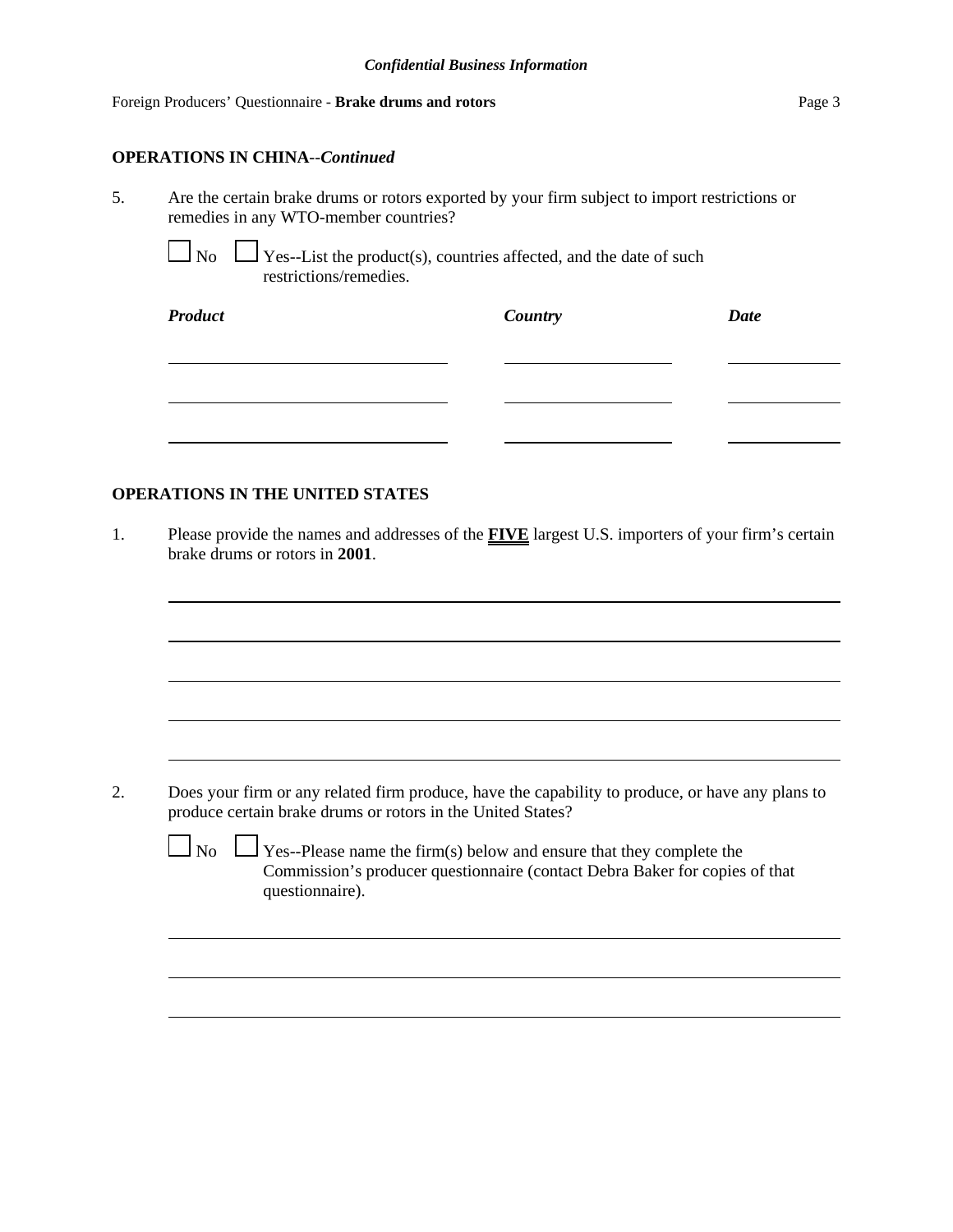## **OPERATIONS IN THE UNITED STATES–***Continued*

- 3. Does your firm or any related firm import or have any plans to import certain brake drums or rotors into the United States?
	-

No  $\Box$  Yes--Please name the firm(s) below and ensure that they complete the Commission's importer questionnaire (contact Debra Baker for copies of that questionnaire).

4. Has your firm maintained any inventories of certain brake drums or rotors in the United States (not including inventories held by firms identified in questions  $1, 2$ , or  $3$  above<sup>1</sup>) since 1997?

No  $\Box$  Yes--Report the quantity (in 1,000 units) of such **end-of-period** inventories below.

| 1998 | 1999 | 2000 | 2001 | 2002 | <b>January-March</b> |      |  |
|------|------|------|------|------|----------------------|------|--|
|      |      |      |      |      | 2002                 | 2003 |  |
|      |      |      |      |      |                      |      |  |

5. Does your firm sell certain brake drums or rotors over the internet?

 $\Box$  No  $\Box$  Yes–Please describe, noting the estimated percentage of your firm's total sales of certain brake drums or rotors in 2002 accounted for by internet sales.

6. Please list below the names and mailing addresses of other known manufacturers of certain brake drums or rotors in China.

<sup>&</sup>lt;sup>1</sup> Such firms will report inventories in the Commission's importer or producer questionnaire.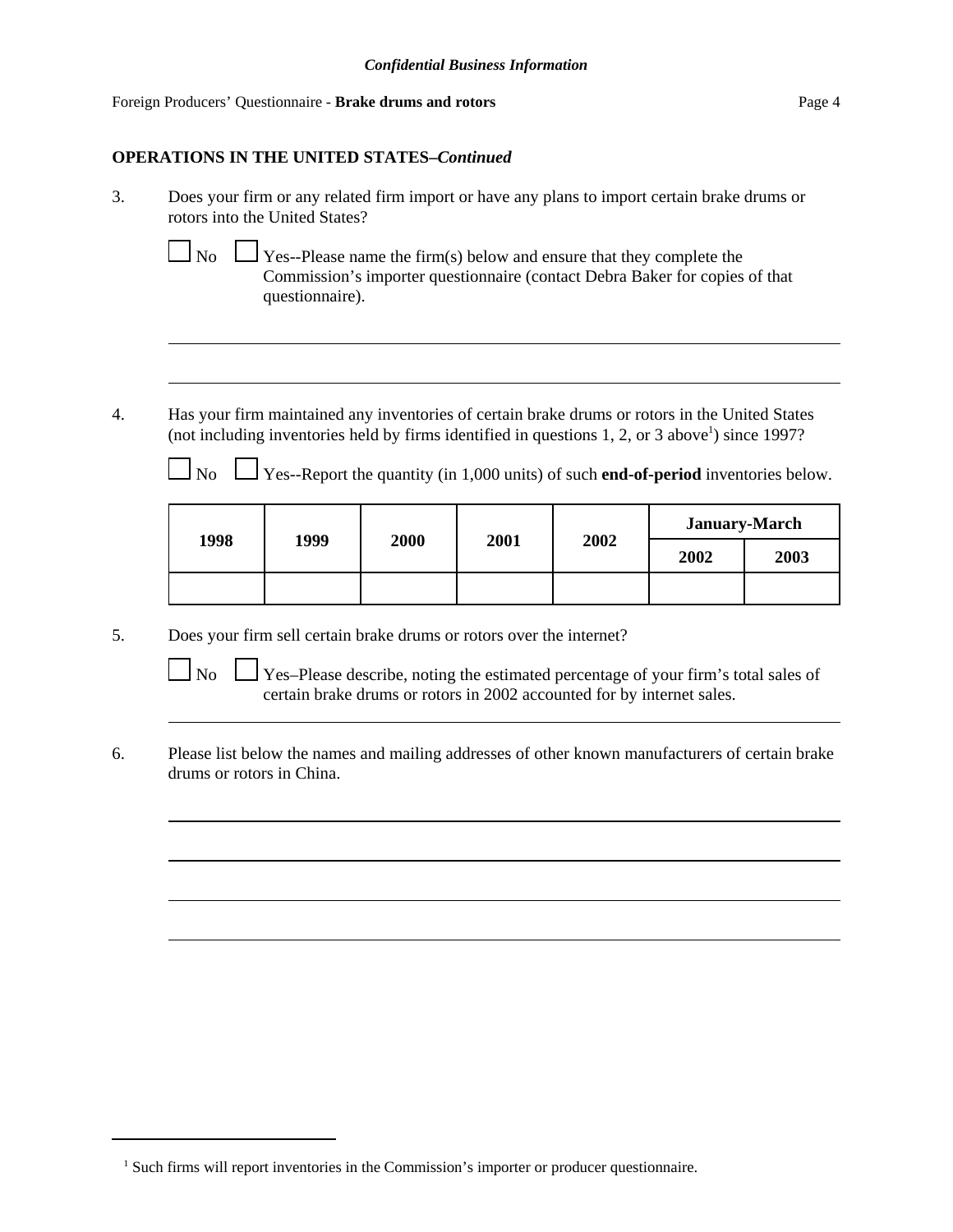## **CERTAIN BRAKE DRUMS–Production Capacity, Production, Shipments, and Inventories Produced by Your Firm in China**

| (Quantity in units, unless otherwise stated)                                                                                                                                                                                                                                                                                                                                                                                                                                  |                          |      |      |      |      |      |                    |      |      |
|-------------------------------------------------------------------------------------------------------------------------------------------------------------------------------------------------------------------------------------------------------------------------------------------------------------------------------------------------------------------------------------------------------------------------------------------------------------------------------|--------------------------|------|------|------|------|------|--------------------|------|------|
|                                                                                                                                                                                                                                                                                                                                                                                                                                                                               | <b>Actual experience</b> |      |      |      |      |      | <b>Projections</b> |      |      |
| <b>Item</b>                                                                                                                                                                                                                                                                                                                                                                                                                                                                   |                          |      |      |      |      |      | Jan.-Mar.          | 2003 |      |
|                                                                                                                                                                                                                                                                                                                                                                                                                                                                               | 1998                     | 1999 | 2000 | 2001 | 2002 | 2002 | 2003               |      | 2004 |
| <b>AVERAGE PRODUCTION CAPACITY<sup>1</sup></b>                                                                                                                                                                                                                                                                                                                                                                                                                                |                          |      |      |      |      |      |                    |      |      |
| <b>BEGINNING-OF-PERIOD INVENTORIES<sup>2</sup></b>                                                                                                                                                                                                                                                                                                                                                                                                                            |                          |      |      |      |      |      |                    |      |      |
| <b>PRODUCTION3</b>                                                                                                                                                                                                                                                                                                                                                                                                                                                            |                          |      |      |      |      |      |                    |      |      |
| <b>SHIPMENTS:</b>                                                                                                                                                                                                                                                                                                                                                                                                                                                             |                          |      |      |      |      |      |                    |      |      |
| Internal consumption/transfers                                                                                                                                                                                                                                                                                                                                                                                                                                                |                          |      |      |      |      |      |                    |      |      |
| Home market sales                                                                                                                                                                                                                                                                                                                                                                                                                                                             |                          |      |      |      |      |      |                    |      |      |
| <b>Exports to--</b>                                                                                                                                                                                                                                                                                                                                                                                                                                                           |                          |      |      |      |      |      |                    |      |      |
| United States <sup>4</sup><br>Quantity                                                                                                                                                                                                                                                                                                                                                                                                                                        |                          |      |      |      |      |      |                    |      |      |
| Value (1,000 U.S. dollars)                                                                                                                                                                                                                                                                                                                                                                                                                                                    |                          |      |      |      |      |      |                    |      |      |
| All other export markets <sup>5</sup>                                                                                                                                                                                                                                                                                                                                                                                                                                         |                          |      |      |      |      |      |                    |      |      |
| <b>Total exports</b>                                                                                                                                                                                                                                                                                                                                                                                                                                                          |                          |      |      |      |      |      |                    |      |      |
| <b>Total shipments</b>                                                                                                                                                                                                                                                                                                                                                                                                                                                        |                          |      |      |      |      |      |                    |      |      |
| <b>END-OF-PERIOD INVENTORIES</b>                                                                                                                                                                                                                                                                                                                                                                                                                                              |                          |      |      |      |      |      |                    |      |      |
| <sup>1</sup> Report the level of production that your establishment(s) could reasonably have expected to attain during the<br>specified periods. Assume normal operating conditions (i.e., using equipment and machinery in place and ready to<br>operate; normal operating levels (hours per week/weeks per year) and time for downtime, maintenance, repair, and<br>cleanup; and a typical or representative product mix). Please explain any changes in reported capacity: |                          |      |      |      |      |      |                    |      |      |
| $2$ Reconciliation of data.--Please note that the quantities reported above should reconcile as follows:<br>beginning-of-period inventories, plus production, less total shipments, equals end-of-period inventories. Do the data<br>reported reconcile?<br>Yes                                                                                                                                                                                                               |                          |      |      |      |      |      |                    |      |      |
| <sup>3</sup> Please estimate the percentage of total production of certain brake drums or rotors in China accounted for by your<br>firm's production in 2002.<br>Percent<br><sup>4</sup> Please estimate the percentage of total exports to the United States of certain brake drums or rotors from China                                                                                                                                                                     |                          |      |      |      |      |      |                    |      |      |
| accounted for by your firm's exports in 2002.<br>Percent                                                                                                                                                                                                                                                                                                                                                                                                                      |                          |      |      |      |      |      |                    |      |      |